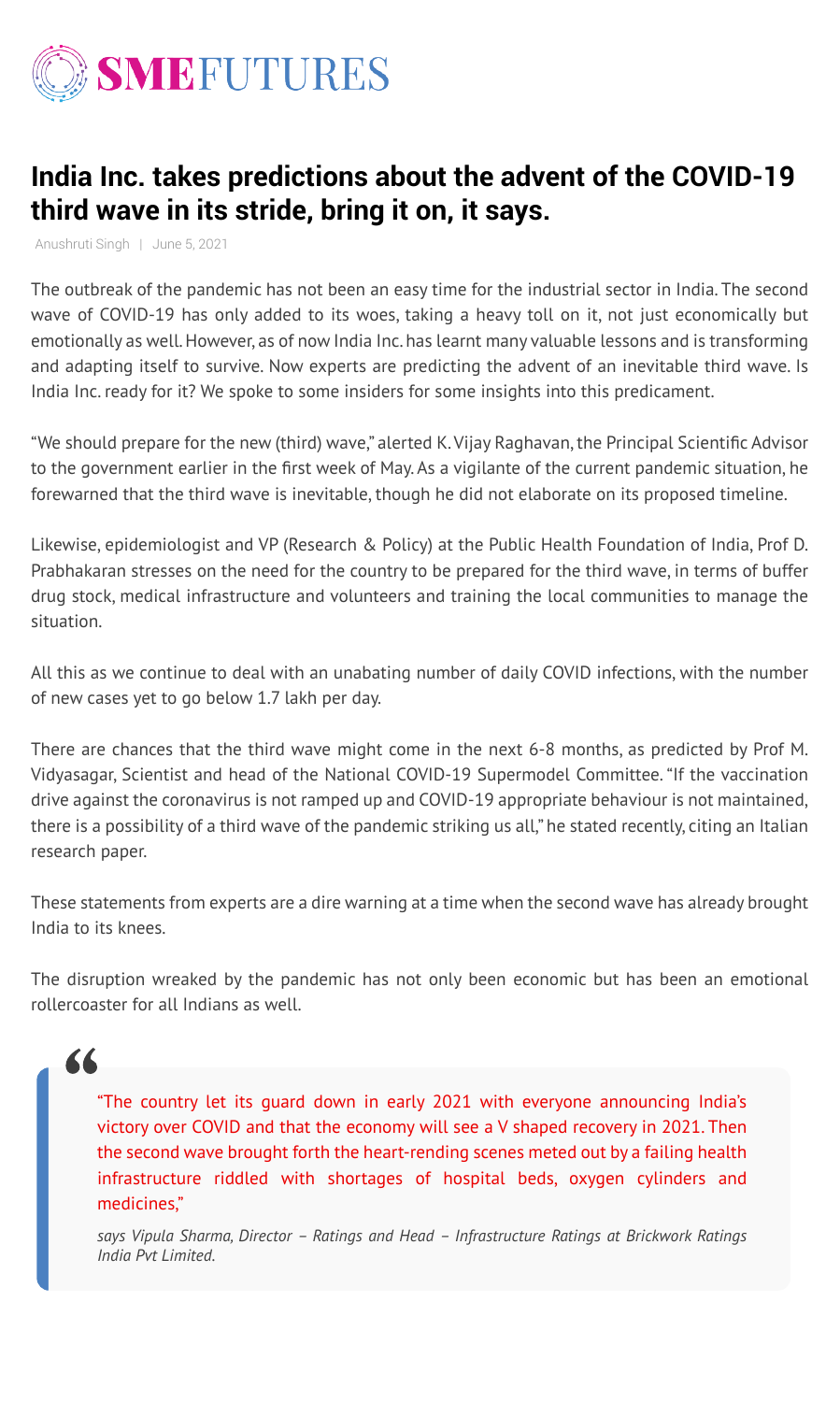

After an unprecedented economic downturn in 2020, people and industries were hoping for a reopening of the markets this year but are now once again facing the same challenges as last year, leading to a massive loss of revenue and livelihoods. The seriousness and scale of this loss can be gauged by the fact that poverty is on the rise in India, while the middle class is shrinking. As per the Pew Research Center, the first wave pushed around 75 million Indians into poverty.

Not surprisingly, the unemployment rate has moved into double digits.

Centre for Monitoring Indian Economy (CMIE) data suggests that the unemployment rate spiked suddenly on the 2nd and 3rd week of May. On May 16th, the unemployment rate was 14.5 per cent; in the third week ending on May 23rd, it went up to 14.7 per cent. Earlier, in the week ending on May 9th, it was 8.7 per cent.



Mahesh Vyas, MD and CEO of CMIE writes that this is not normal for India. "The only time the unemployment rate lurched into double-digits was when India was shut down by a stringent nationwide lockdown during April and May 2020. There is no similarly draconian lockdown now although there are several local restrictions that restrain mobility in varying but distinctly milder degrees. The double-digit unemployment rate seen in recent times indicates that even these restrictions are taking a toll on the economy," he states in his blog.

### **So, what does this mean for the economic growth of India?**

Even if there is no national lockdown, localised restrictions and mini lockdowns have had a huge impact on business continuity. As per the Dun & Bradstreet COVID-19 business disruption tracker, 47 per cent of businesses were disrupted in the first week of May, with 52 per cent of estimated sales revenues and 56 per cent of employees of associated firms being impacted as a result.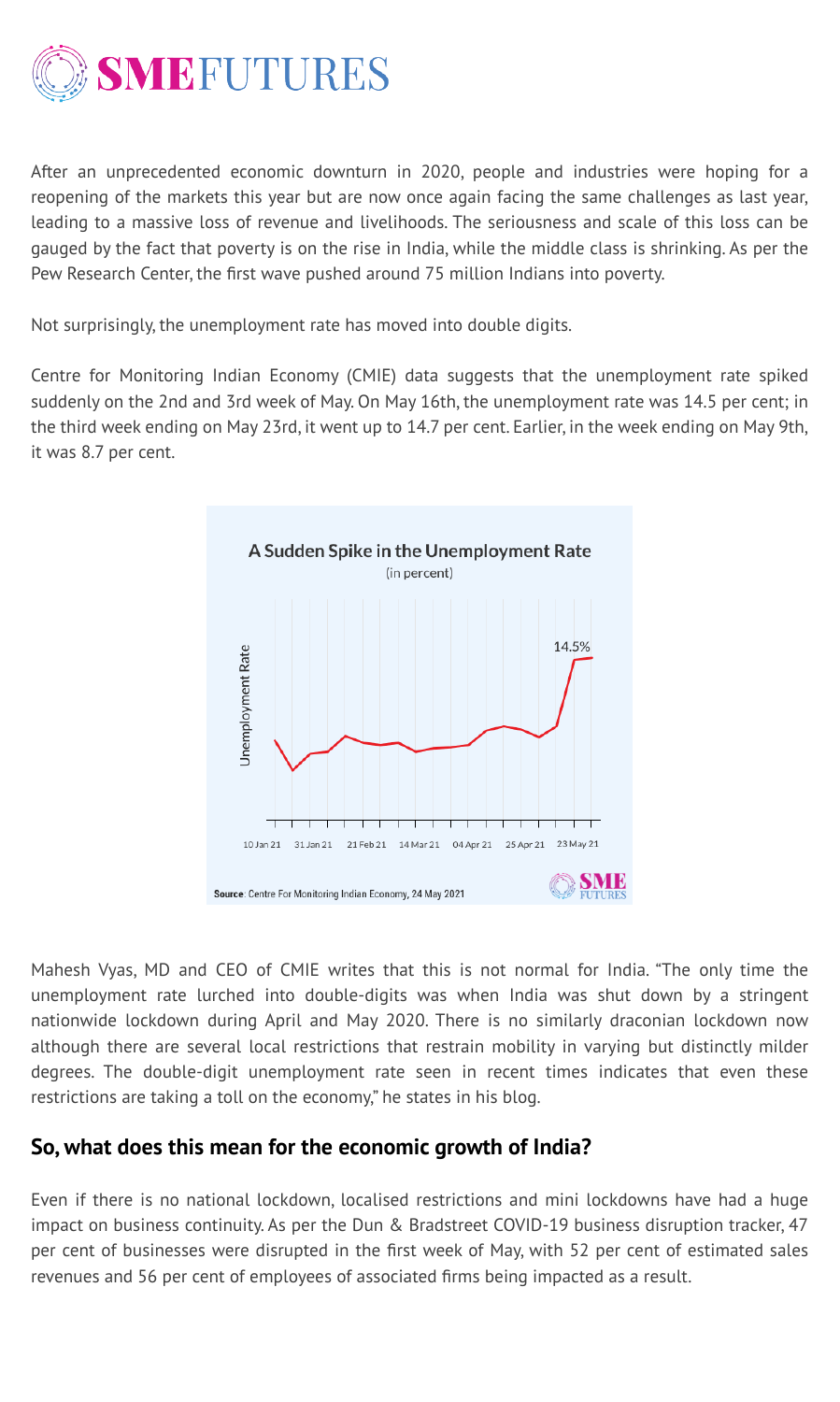

Economic experts, global agencies and institutions have already made downward revisions to India's economic growth.

Moody's Investor services cut down the growth forecast for the current financial year to 9.3 per cent from previous estimates of 13.7 per cent. Brickwork Ratings too slashed the GDP growth projection to 9 per cent from an earlier estimate of 11 per cent.

Similarly Dun & Bradstreet in its analysis finds it onerous for India's growth prospects to return to pre-pandemic levels. The curtailment of investment activity as the government prioritises managing the pandemic is likely to delay the revival of industrial activity. Dun & Bradstreet, thus expects the Index of Industrial Production (IIP) to have grown by more than 100 per cent during April 2021.

Sharma, after taking stock of the pandemic's impact so far. "The larger businesses in the service and manufacturing sectors have been able to weather the slowdown. However, several small and medium sector enterprises have not been able to do the same," she says.

Owing to the intensifying nature of the pandemic and it spreading to rural areas, Dr. Arun Singh, Global Chief Economist at D&B, expects bleak prospects for FY22. "Mounting healthcare expenses, a weak labour market, input price pressures, the increasing debt levels of households, firms and the government, and more importantly, the spread of the infection to rural areas have severely undermined the growth prospects of the Indian economy. We have revised India's growth down as compared to our earlier estimates. If the 3rd wave were to occur, it would further delay the return to pre-pandemic levels," he said.

"This has not been easy. All businesses have seen slowdowns like never before," remarks Brickwork's

The key affected sectors like hospitality, travel and tourism, aviation, automobile, and real estate would require a lot of hand holding and support to come out of this complete shutdown. Bankruptcy, job losses and unemployment in these sectors are further adding to its woes. The challenges of the lack of international and domestic demand, logistic hurdles, supply woes and unavailability of key services have affected practically every sector. Loss of key employees to the pandemic has been another big challenge.

## **Recovery depends upon resilience**

The Reserve Bank of India notes that even if economic activity in the first half of the first quarter of 2021-22 is dented, it is not debilitated.

The biggest toll of the second wave has been in terms of demand shock—loss of mobility, discretionary spending, and employment, besides inventory accumulation. While the aggregate supply is less impacted according to an RBI analysis.

"The impact of the second wave on the real economy seems to be limited so far in comparison with the first wave," RBI states in the State of the Economy Report.

Evidently, the localised nature of the lockdowns, better adaptation of people to work-from-home protocols, online delivery models, e-commerce, and digital payments, have worked in favour of the economy, thus limiting the momentum of economic loss.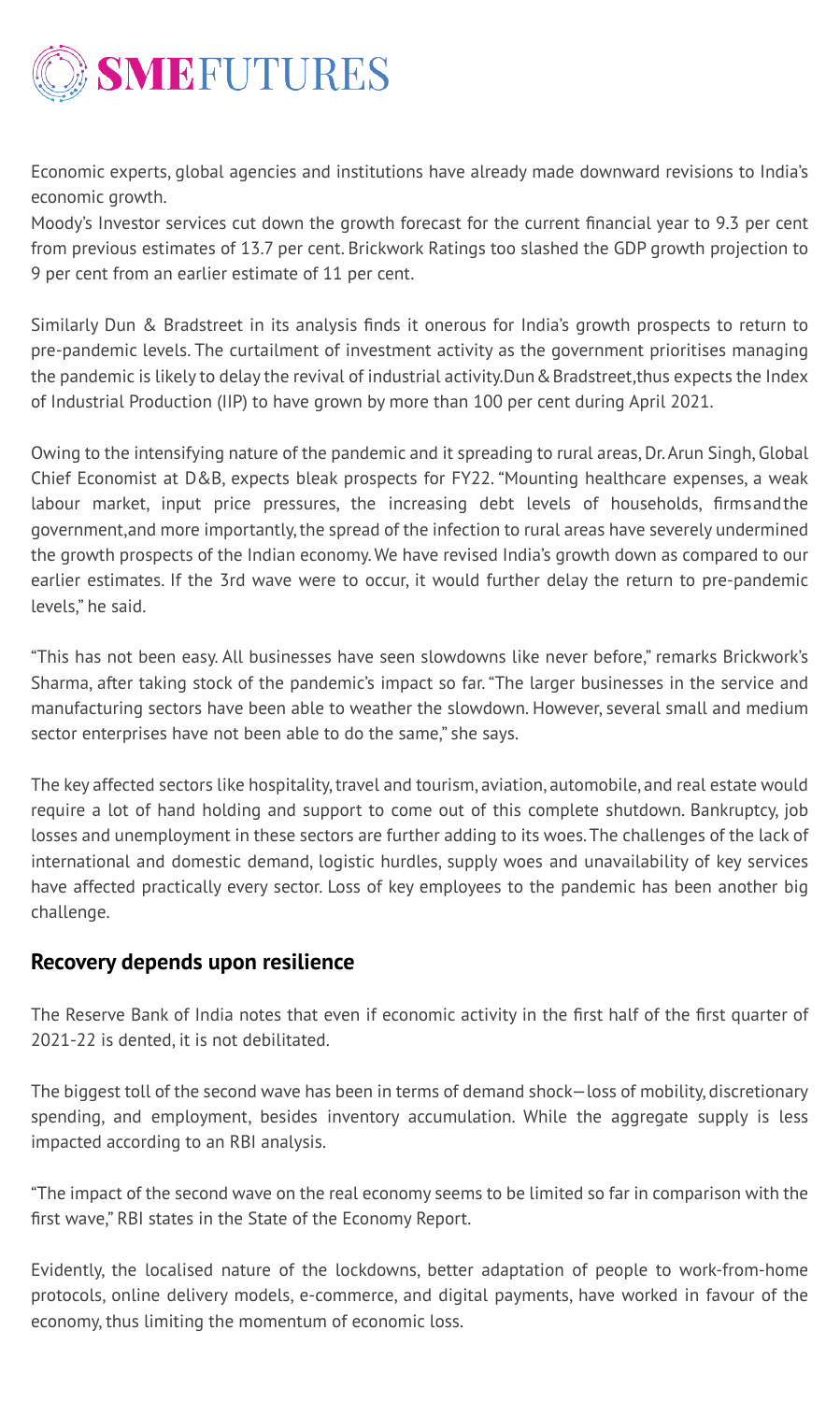

According to the central bank, India's growth chances majorly depend on how fast it can arrest the second wave of the COVID-19 pandemic, where faster vaccinations are the key. But the real question is about the survival and recovery of the industries if the third wave comes.





Pew Research Center

#### **Economy**

contracted by 24.4% y-o-y in the first wave

### **Consumer sentiments slide in the** first and second wave